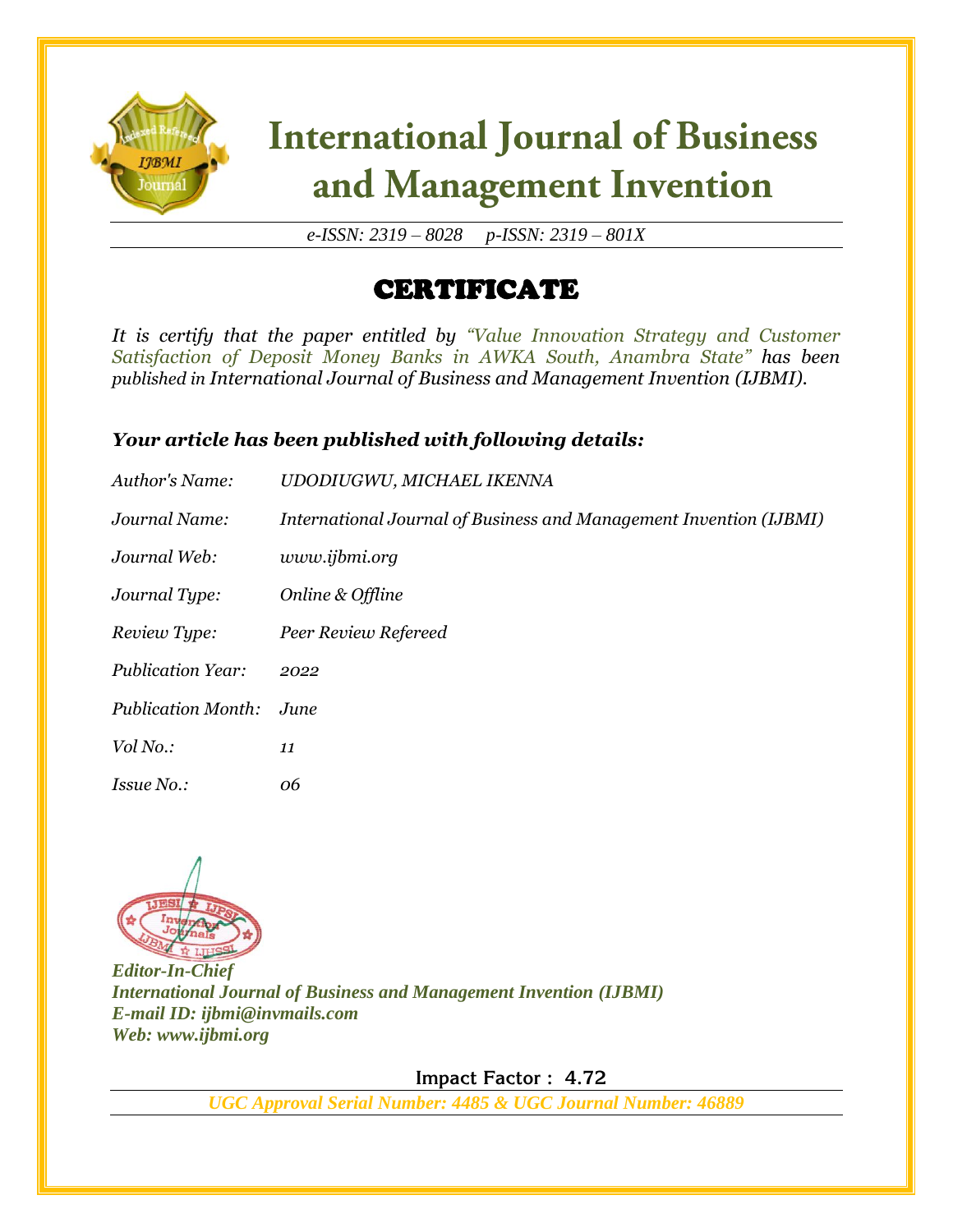

*e-ISSN: 2319 – 8028 p-ISSN: 2319 – 801X*

### CERTIFICATE

*It is certify that the paper entitled by "Value Innovation Strategy and Customer Satisfaction of Deposit Money Banks in AWKA South, Anambra State" has been published in International Journal of Business and Management Invention (IJBMI).*

#### *Your article has been published with following details:*

| Author's Name:            | <b>OBIAKOR, UGOCHUKWU JUDE</b>                                     |
|---------------------------|--------------------------------------------------------------------|
| Journal Name:             | International Journal of Business and Management Invention (IJBMI) |
| Journal Web:              | www.ijbmi.org                                                      |
| Journal Type:             | Online & Offline                                                   |
| Review Type:              | Peer Review Refereed                                               |
| <b>Publication Year:</b>  | 2022                                                               |
| <b>Publication Month:</b> | June                                                               |
| Vol No.:                  | 11                                                                 |
| <i>Issue No.:</i>         | 06                                                                 |



*Editor-In-Chief International Journal of Business and Management Invention (IJBMI) E-mail ID: ijbmi@invmails.com Web: www.ijbmi.org*

 **Impact Factor : 4.72**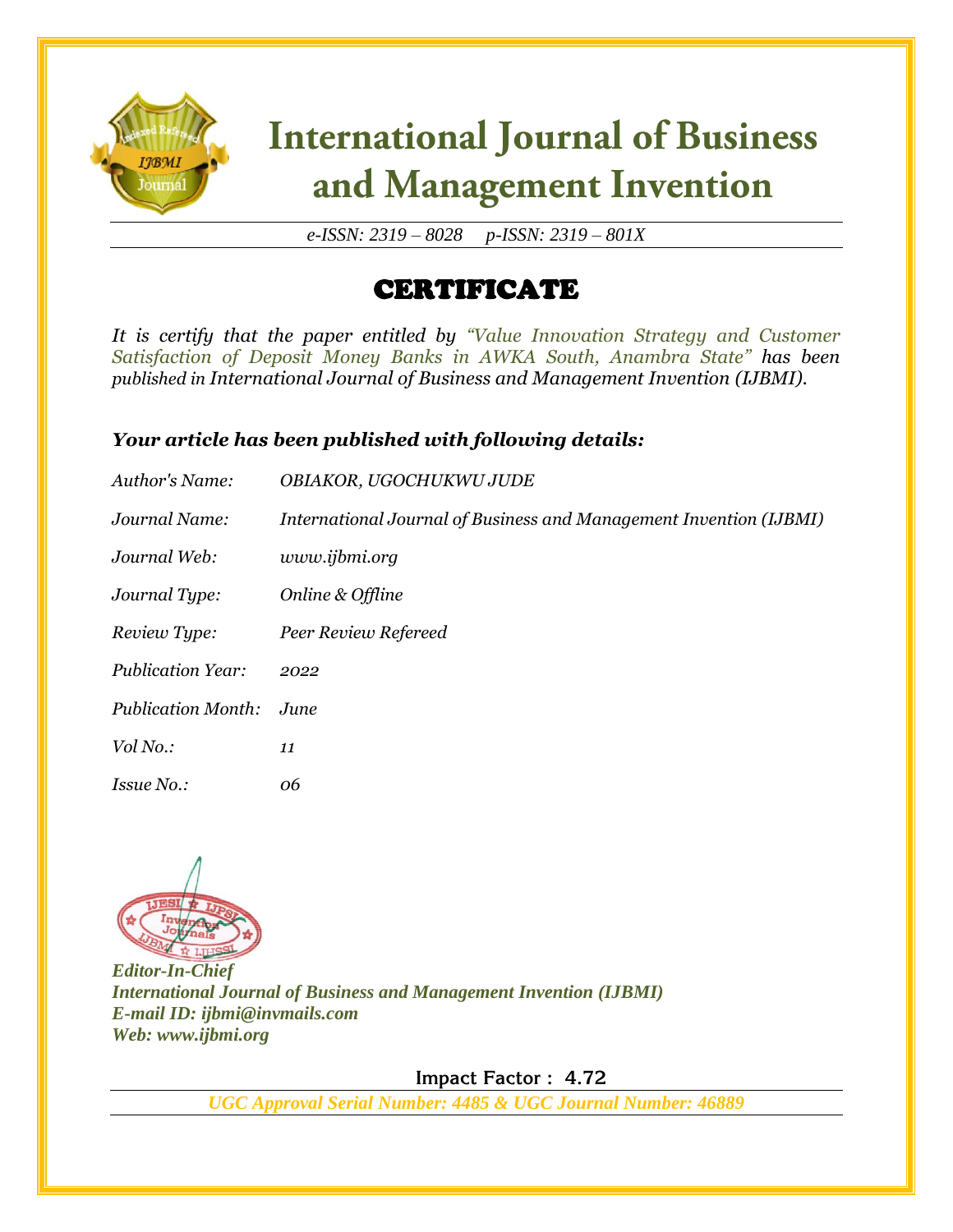

*e-ISSN: 2319 – 8028 p-ISSN: 2319 – 801X*

### CERTIFICATE

*It is certify that the paper entitled by "Value Innovation Strategy and Customer Satisfaction of Deposit Money Banks in AWKA South, Anambra State" has been published in International Journal of Business and Management Invention (IJBMI).*

#### *Your article has been published with following details:*

| Author's Name:            | ONYIA, MAXWEL KENECHUKWU                                           |
|---------------------------|--------------------------------------------------------------------|
| Journal Name:             | International Journal of Business and Management Invention (IJBMI) |
| Journal Web:              | www.ijbmi.org                                                      |
| Journal Type:             | Online & Offline                                                   |
| Review Type:              | Peer Review Refereed                                               |
| <b>Publication Year:</b>  | 2022                                                               |
| <b>Publication Month:</b> | June                                                               |
| Vol No.:                  | 11                                                                 |
| <i>Issue No.:</i>         | 06                                                                 |



*Editor-In-Chief International Journal of Business and Management Invention (IJBMI) E-mail ID: ijbmi@invmails.com Web: www.ijbmi.org*

 **Impact Factor : 4.72**